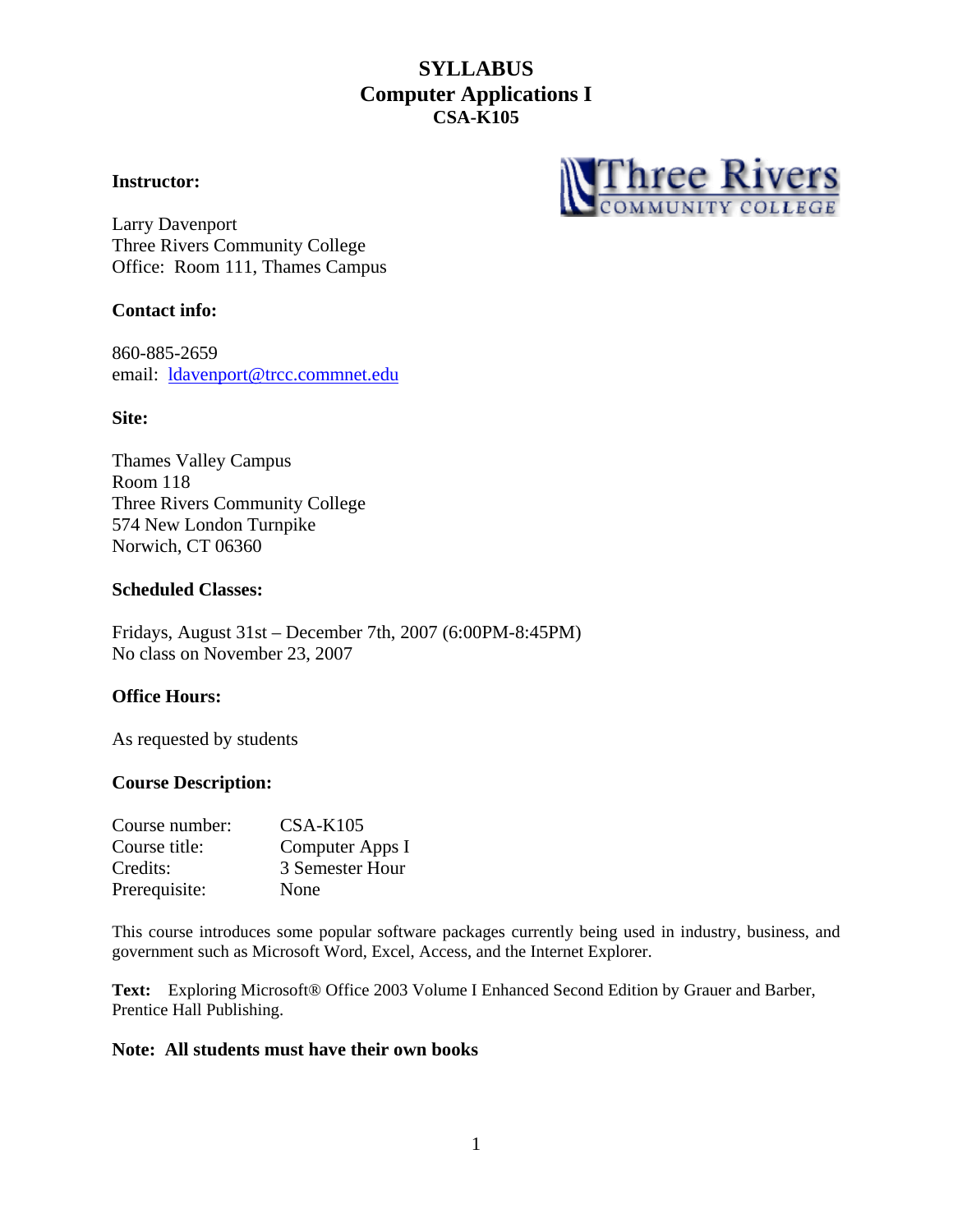## **Objectives:**

- 1. Identify and explain computer hardware components including RAM and storage devices
- 2. Identify the objects on the Windows desktop and the components of an individual window
- 3. Use Windows Explorer to:
	- Move, copy, and delete files and folders and retrieve them from the Recycle Bin
	- Locate files anywhere on the system
- 4. Use Accessories such as Notepad, WordPad, and Paint
- 5. Do a screen capture and active window capture
- 6. Describe the Internet and its history and explain how to access it
- 7. Use a browser such as Internet Explorer to access the World Wide Web
- 8. Download files
- 9. Use a search engine to answer an assigned question
- 10. Use MS Word to:
	- Create, save, retrieve, and print a document
	- Edit content and check spelling
	- Format characters and paragraphs
	- Include graphics
- 11. Use MS Excel to:
	- Create, save, and retrieve a workbook
	- Print-preview, and print a worksheet, chart or workbook
	- Format a worksheet
	- Insert and delete rows and columns and copy and/or move ranges
	- Create cell formulas with both relative and absolute addressing
	- Display both computed values and cell formulas
	- Create charts
- 12. Create a compound document consisting of a word processing document with spreadsheet components
- 13. Use MS Access to:
	- Create a database table
	- Add, delete, and edit records
	- Print a report
	- Sort and search records
- 14. Use a Wizard within a program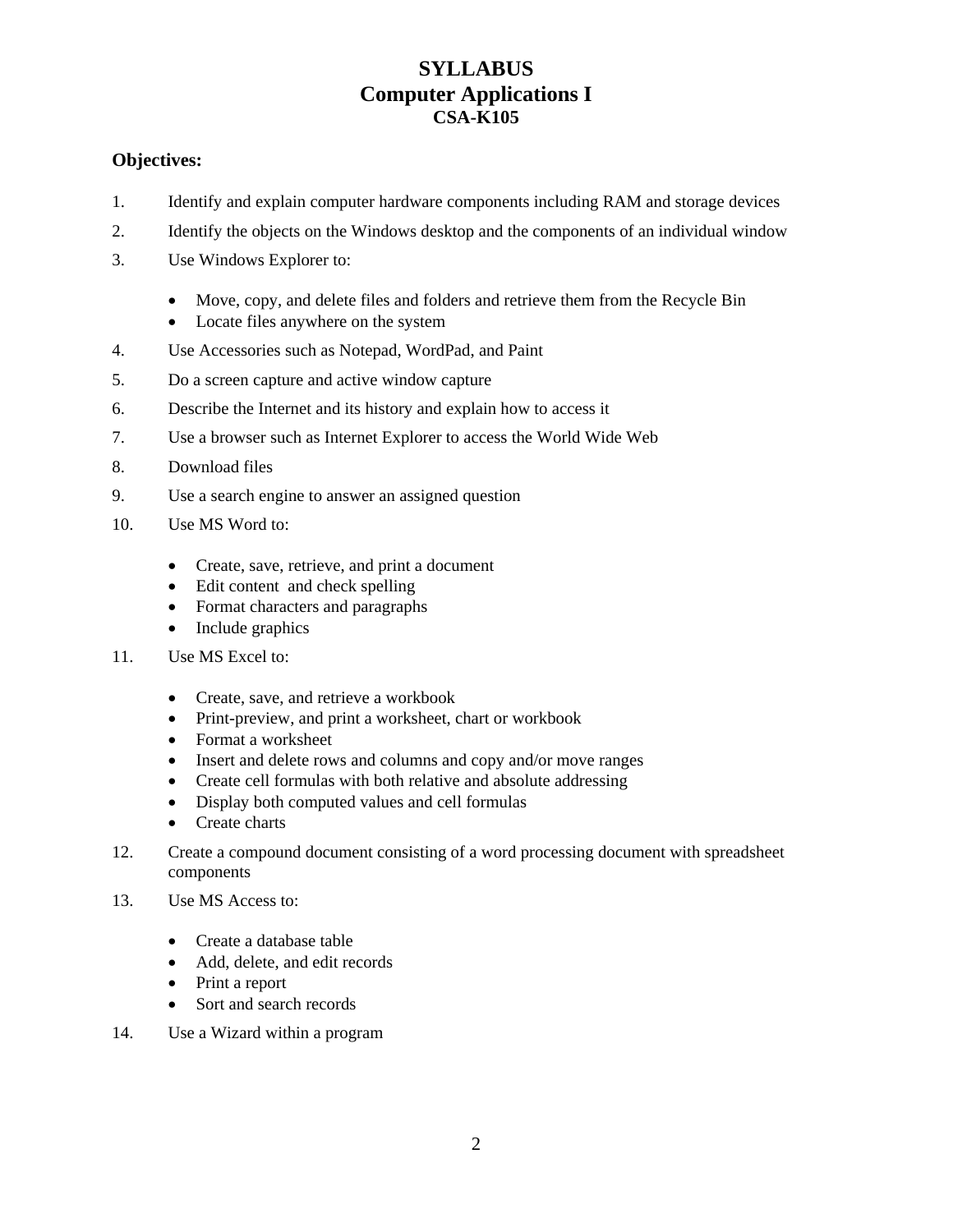## **Instructional Modes:**

- 1. Lecture
- 2. Discussion
- 3. Demonstration
- 4. Production (Homework & Lab)

## **Classroom Restrictions:**

No eating, drinking, or smoking is permitted in the room at any time.

### **Academic Dishonesty:**

Conduct which is as its intent to effect the false representation of a student's academic performance and/or knowingly and intentionally assisting another student to do so in any way constitutes academic dishonesty. In the event of academic dishonesty, I reserve the right to award an "F" for the course to one or both participating individuals.

## **Additional Comments:**

A substantial amount of out-of-class practice in our computer labs is required for success in this skilled course. It is *Strongly Suggested* that additional practice be accomplished outside of class. As with learning any new skill, repetitive practice develops and delivers desired results.

There will be out-of-class assignments during this course, and it is *Strongly Suggested* that all work be accomplished in the computer lab. The assignments will test and develop your skills to different degrees based on your existing skill level. Computer lab availability is posted outside rooms 115, 118, 122, and 224. Additional lab resources are available at the Mohegan Campus rooms 308, 310, and 311.

Students are also reminded that classroom demeanor is a vital part of participation. Students should behave appropriately at all times and are asked to practice common courtesy, recognizing each person's right to learn in an atmosphere conductive to the learning experience. Students who violate the rules of courtesy and/or professional demeanor will be asked to leave.

Students are asked to participate in class discussions and material review. Participation enhances the learning experience and allows the student and instructor the opportunity to learn from each other.

Other areas to consider are: responsibility, dependability, motivation to achieve, adaptability, enthusiasm, judgment, cooperation, efficiency, imagination-creativity, maturity and sensitivity.